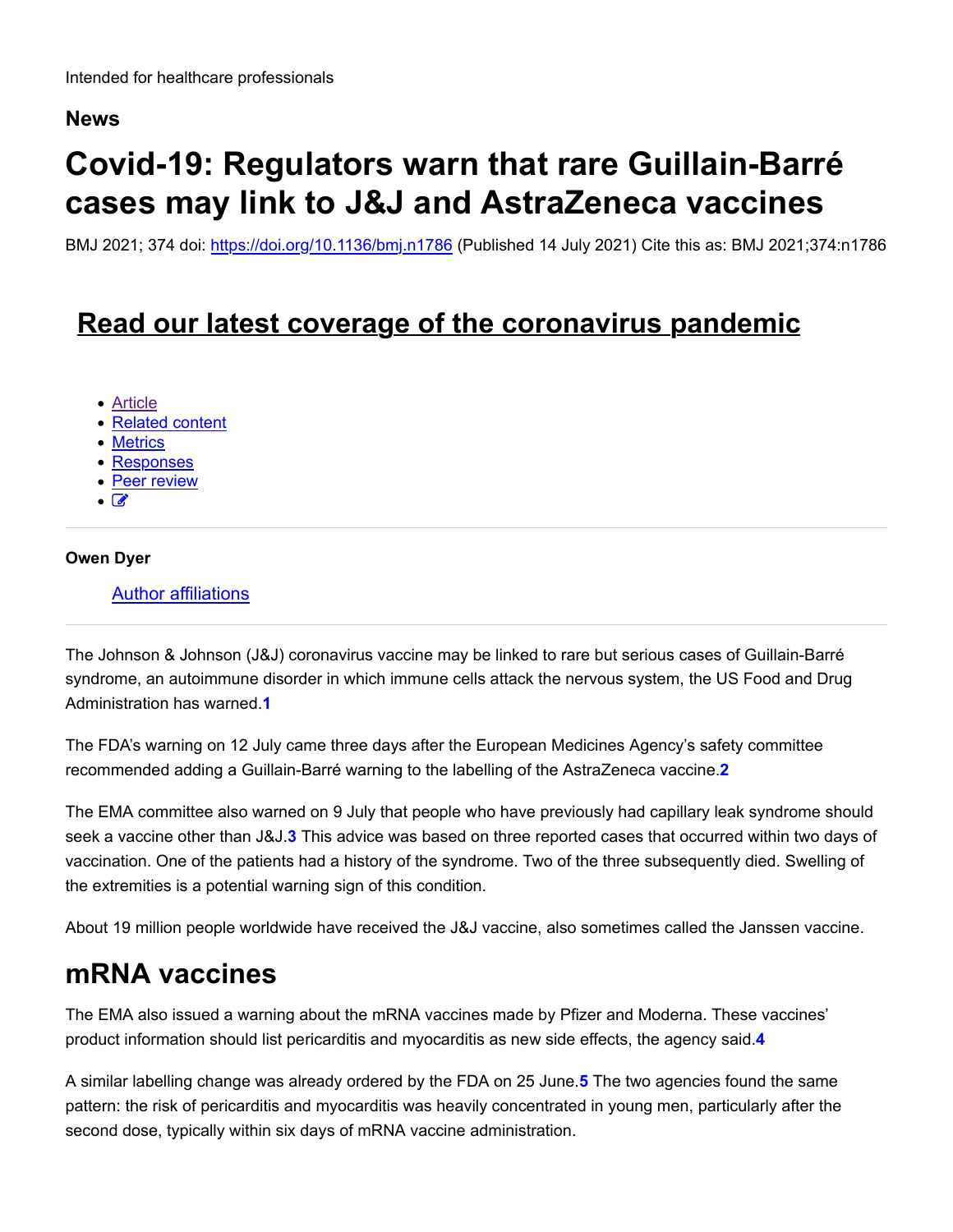Europe's reporting system has identified 145 cases of myocarditis and 138 cases of pericarditis among 177 million doses given of the Pfizer vaccine. It has detected 19 cases of each condition among 20 million doses given of Moderna's.

The US vaccine adverse event reporting system has found 1226 cases of pericarditis or myocarditis among roughly 300 million mRNA doses. The median age of the women affected was 30, while in men it was 24. But the group with the most elevated risk was teenage males.

By age 30 the risk of developing pericarditis or myocarditis in the days after mRNA vaccination is already much lower. Once a recipient is over 50 the vaccines seem to bring no extra risk of these conditions.

Among people aged 12-39 males were at much higher risk, with 32 cases in a million doses reported versus 4.7 cases in a million doses in women. The preponderance of males was greatest after the second dose, when two of every three cases occurred.**6**

Of 323 cases of pericarditis or myocarditis in people aged under 30 reviewed by the US Centers for Disease Control and Prevention, 309 were admitted to hospital and nine remain there, two in intensive care. None of these patients has died.

# **Vaccine uptake**

While the FDA's warnings about the mRNA vaccines drew little public notice in the United States, the warning linking Guillain-Barré syndrome to the J&J vaccine has made headlines and could further depress uptake of a vaccine that has been a clear second favourite with the public since its use was temporarily halted over concerns about thrombocytopenia.

The single dose, easily stored J&J vaccine was eagerly awaited by public health providers, but to date it has accounted for only 13 million of 335 million vaccine doses given in the US. Those 13 million doses have been accompanied by 100 case reports of Guillain-Barré syndrome, the FDA said, of which 95 required hospital admission and one has ended in death. Men aged over 50 showed the greatest risk, and cases typically appeared about two weeks after vaccination.

Neither the EMA nor the FDA is yet prepared to declare a certain causal link between the J&J or AstraZeneca vaccine and Guillain-Barré syndrome. Cases of the syndrome appearing after vaccination with the AstraZeneca vaccine, as well as those reviewed by the EMA, have been reported in England**7** and India.**8**

This article is made freely available for use in accordance with BMJ's website terms and conditions for the duration of the covid-19 pandemic or until otherwise determined by BMJ. You may use, download and print the article for any lawful, non-commercial purpose (including text and data mining) provided that all copyright notices and trade marks are retained.

#### https://bmj.com/coronavirus/usage

## **References**

- 1. JUS Food and Drug Administration. Letter granting emergency use authorization amendment, Janssen covid-19 vaccine. 12 Jul 2021. https://www.fda.gov/media/150723/download
- 2. ↵European Medicines Agency. Meeting highlights from the Pharmacovigilance Risk Assessment Committee (PRAC) 5-8 July 2021. 9 Jul 2021. https://www.ema.europa.eu/en/news/meeting-highlights-pharmacovigilance-risk-assessment-